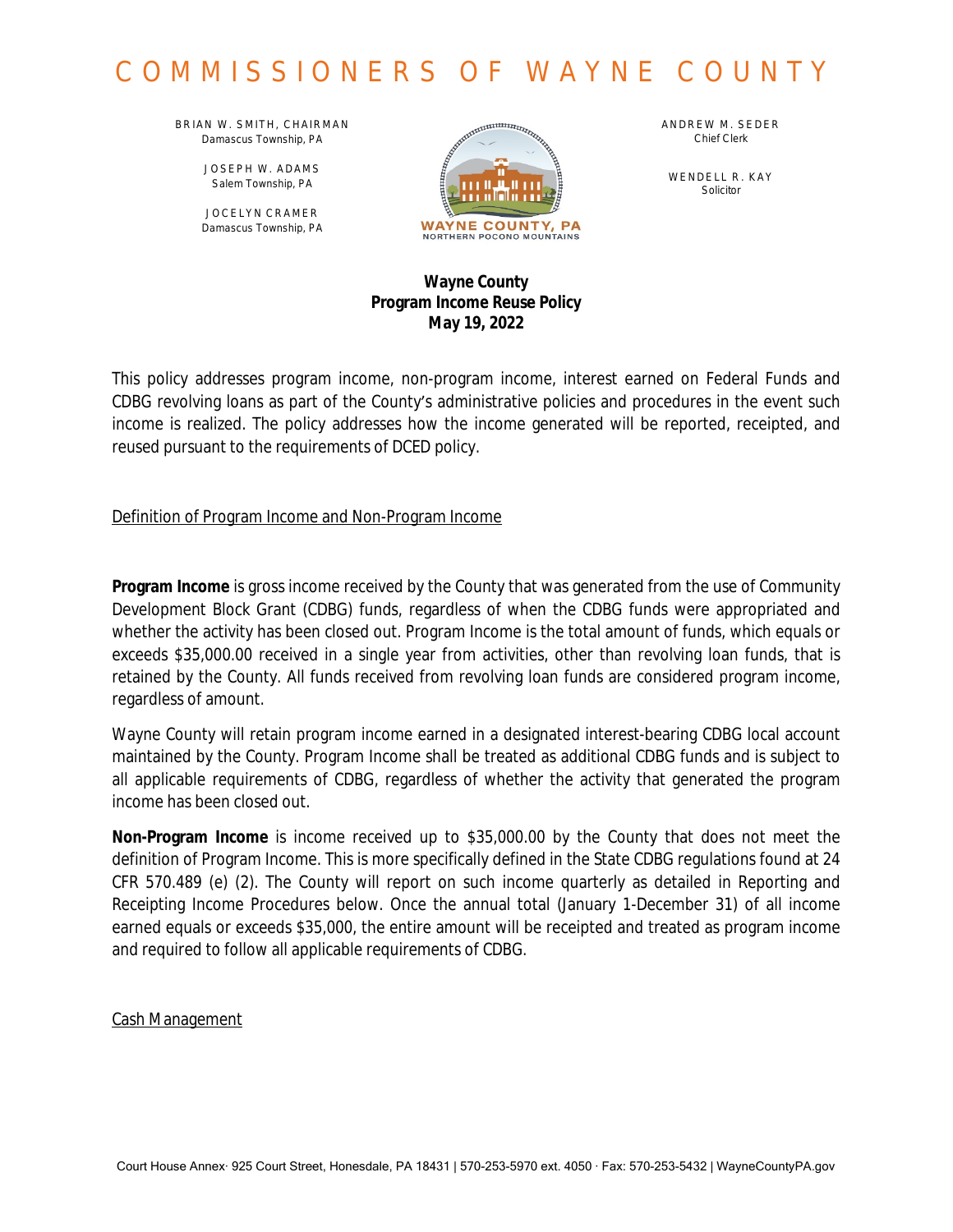**Program Income**: The County will notify DCED of the receipt of program income and provide the proper documentation necessary to demonstrate its receipt for tracking in IDIS no less than monthly, as detailed below. The County will expend program income prior to the request of additional grant funds from the US Treasury. Whenever advance payment procedures are used, the County will ensure that minimal time elapses between the transfer of funds from the US Treasury and disbursement by grantees and subgrantees.

**Non-Program Income**: The County will ensure the receipt of non-program income generated by CDBG investment is deposited to a local account established by the County and maintained separately of the CDBG account and/or revolving fund accounts as detailed in 24 CFR 570.489(e)(3)(ii)(A) and (B). When the \$35,000 annual threshold is met, all non-program income will be transferred to the CDBG local account and recorded as program income and receipted following the procedures detailed below in the Reporting and Receipting procedures. Until income earned takes on the identity of program income (\$35,000 annual earned income), the County will not expend these funds before a draw of funds from the US Treasury.

**Interest Earned** – Interest earned on federal funds will be treated in accordance with the rules defined by §200.305 of the Part 200 – Uniform Administrative Requirements, Cost Principles, and Audit Requirements for Federal Awards. Annually, the total of all interest earned exceeding \$500.00 from ALL federal sources shall be remitted to the Department of Health and Human Services Payment Management System. Instructions for payment may be found at 2 CFR 200.305(b)(9). Interest earned on ALL federal funds that is less than \$500.00 may be transferred to the County's general fund or used for administration of the federal program. All interest earned will be reported quarterly (see below in Reporting and Receipting Procedures).

#### Reporting and Receipting Procedures

Program reporting year is designated as the program year, January 1 through December 31, regardless of when or which contract the CDBG funds were appropriated from that generated the income or whether or not that activity has been closed out.

The County will report quarterly on all income earned as a result of CDBG activity using the DCED report "Additional Fund Receipt Report" (CMT 154). The report will include earnings in the quarter of nonprogram income (\$0.01-\$34,999.99), program income (amounts \$35,000 and greater), interest, and funds retained in an approved revolving account.

Reports shall be submitted as described on the Annual Reporting Schedule from DCED. The CMT-154 will record the amount of income earned during the quarter, as well as the cumulative amount to date for the program year. The final report for the program year is due in January of the following year.

Once the cumulative total of non-program income earned equals or exceeds \$35,000, the entire amount (including funds earned up to \$35,000) will be considered program income and shall be receipted and treated as program income.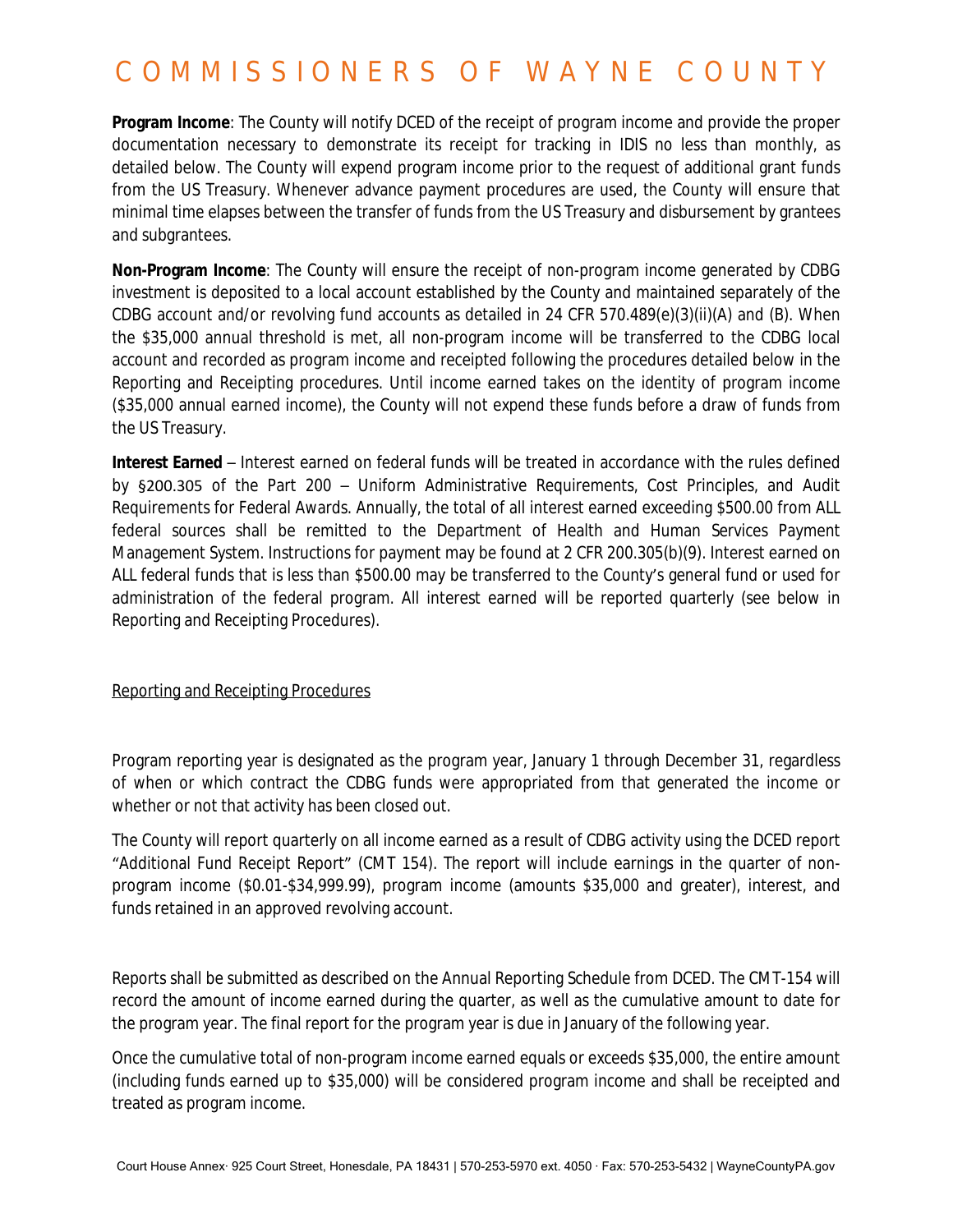Because the functionality of IDIS does not allow grantees to receipt program income retained in their local account, grantees shall provide to DCED appropriate documentation to receipt program income on its behalf. The County will receipt program income (\$35,000.00 +) in IDIS at least monthly. Pursuant to 24 CFR 570.489(e)(3)(ii)(C), program income will be disbursed ahead of grant funds and will be used before requesting additional funds from the US Treasury through IDIS.

Records will be maintained of any and all income earned as a result of CDBG investment to be retained for monitoring and compliance in accordance with 2 CFR 200.336 and 2 CFR 200.337.

Documentation submitted to receipt CDBG program income shall include, but is not limited to:

- A. Subgrantee name
- B. Source IDIS Activity number or grantee program equivalent activity identification; of the activity generating the program income when an activity was set up prior to the implementation of IDIS,
- C. Date of receipt as identified by the financial institution and/or grantee local account ledger, dollar amount of deposit and evidence of the payment of funds to the local account (i.e. a canceled check(s), copy of deposit slip(s), and/or bank ledger.)
- D. The County will identify if administration dollars will be allocated from the deposit of program income at the time of program income receipt submission taking consideration not to exceed the program administrative maximum requirement as identified in Federal Register Notice 5797- I-01.
- E. All supporting documentation must be no more than 90 days old.

#### Program Income Procedures

Decisions about the specific use of program income will be made on a case-by-case basis by the executive director of Human Services in accordance with these procedures.

**CDBG Program Income earned when the County has an open CDBG contract** - Program income will be deposited and receipted into the local CDBG bank account. The County may use the program income on activities in accordance with the special conditions and appendixes of the latest CDBG award.

**CDBG Program Income earned if the County no longer has an open CDBG contract** - Program income should be deposited and receipted into the local CDBG bank account of the County. The County may use the program income on activities in the County in accordance with the special conditions and appendices of the latest CDBG award.

**Administration Expenses Charged to Program Income** – DCED may allow grantees to charge eligible administrative expenses to program income earned; however, the County must request authorization in advance of using program income for administrative expenses. Because FR Notice 597-I-01 limits the total administrative funds allowed to be charged per year to 20% of the total state allocation, regardless of PI earned, DCED's ability to allow grantees to unilaterally use PI for administrative costs is limited.